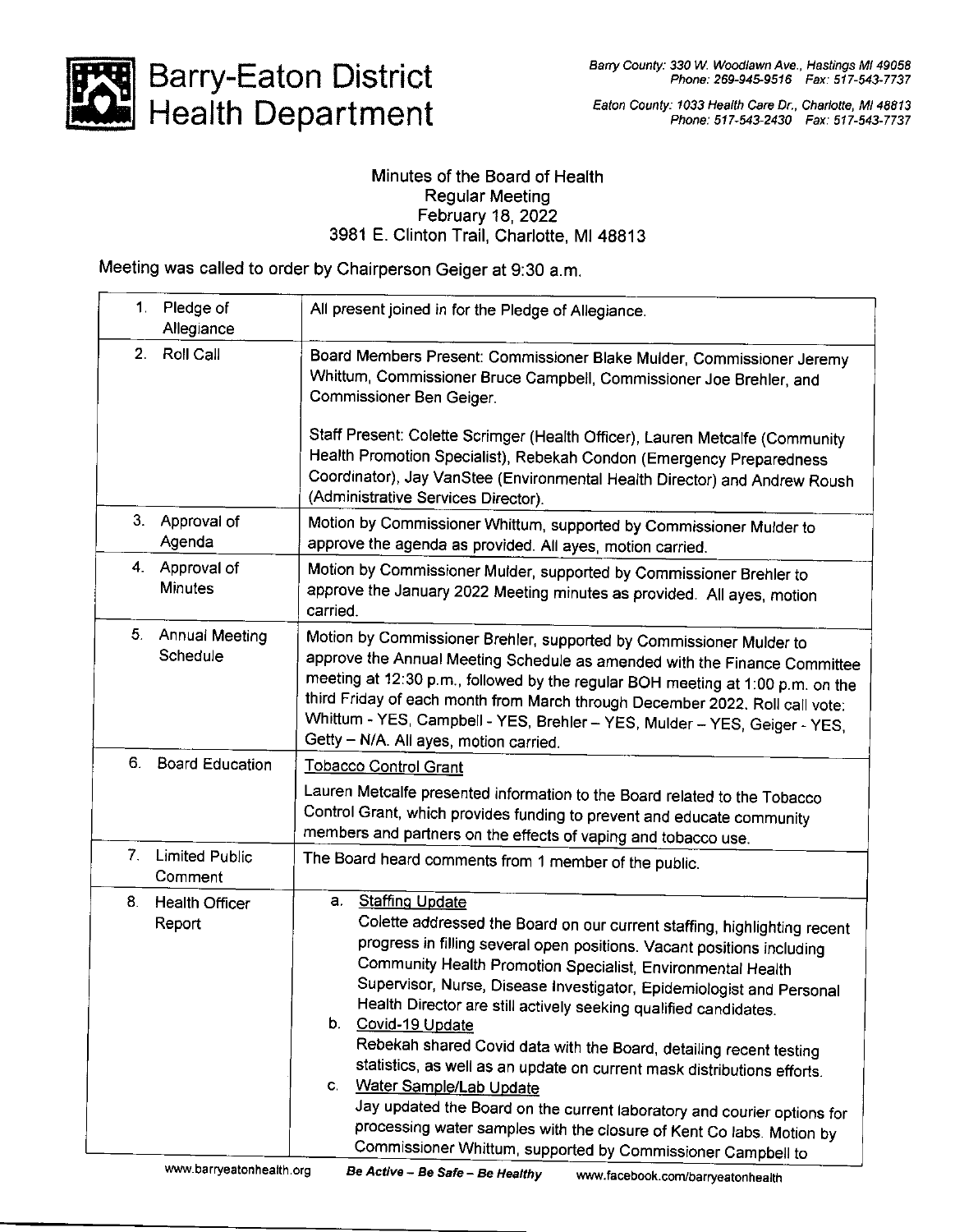| 9.<br>Finance/Personnel       | approve contracting with Gun Lake Area Water Laboratory and amend<br>the EH fee schedule accordingly. All ayes, motion passed.<br>d. Elevated Boron Levels - Delta Township<br>Elevate levels of Boron were detected in Delta Township following<br>recent testing conducted by the Lansing Board of Water & Light (BWL).<br>BWL's water supply is not affected, but has met with Jay and officials<br>from DHHS and EGLE to seek immediate and permanent options to<br>protect the water supply for any impacted area residents and<br>businesses.<br>Approval of Monthly Revenue and Expenditures Report<br>a. |
|-------------------------------|------------------------------------------------------------------------------------------------------------------------------------------------------------------------------------------------------------------------------------------------------------------------------------------------------------------------------------------------------------------------------------------------------------------------------------------------------------------------------------------------------------------------------------------------------------------------------------------------------------------|
| Committee                     | Motion by Commissioner Mulder, supported by Commissioner Brehler<br>to approve the monthly revenue and expenditures report for December<br>2021 as presented. Roll call vote: Whittum - YES, Getty - N/A,<br>Campbell - YES, Brehler - YES, Geiger - YES, Mulder - YES. Motion<br>carried.<br>b. Approval of Payables<br>Motion by Commissioner Brehler, supported by Commissioner Mulder<br>to approve the December 2021 payables in the amount of \$267,795.43<br>Roll call vote: Geiger - YES, Brehler - YES, Campbell - YES, Getty -<br>N/A, Mulder - YES, Whittum - YES. Motion carried.                    |
| 10. Correspondence            | <b>NONE</b>                                                                                                                                                                                                                                                                                                                                                                                                                                                                                                                                                                                                      |
| 11. Limited Public<br>Comment | <b>NONE</b>                                                                                                                                                                                                                                                                                                                                                                                                                                                                                                                                                                                                      |
| 12. Board Member<br>Comments  | Commissioner's Geiger and Mulder shared their appreciation to Eaton Township<br>for the hospitality and use of their building.                                                                                                                                                                                                                                                                                                                                                                                                                                                                                   |
| 13. Adjournment               | The Chair adjourned the meeting at 10:29 a.m.                                                                                                                                                                                                                                                                                                                                                                                                                                                                                                                                                                    |

Ben Geiger, Chair Buy Colette Scrimger, Health Officer